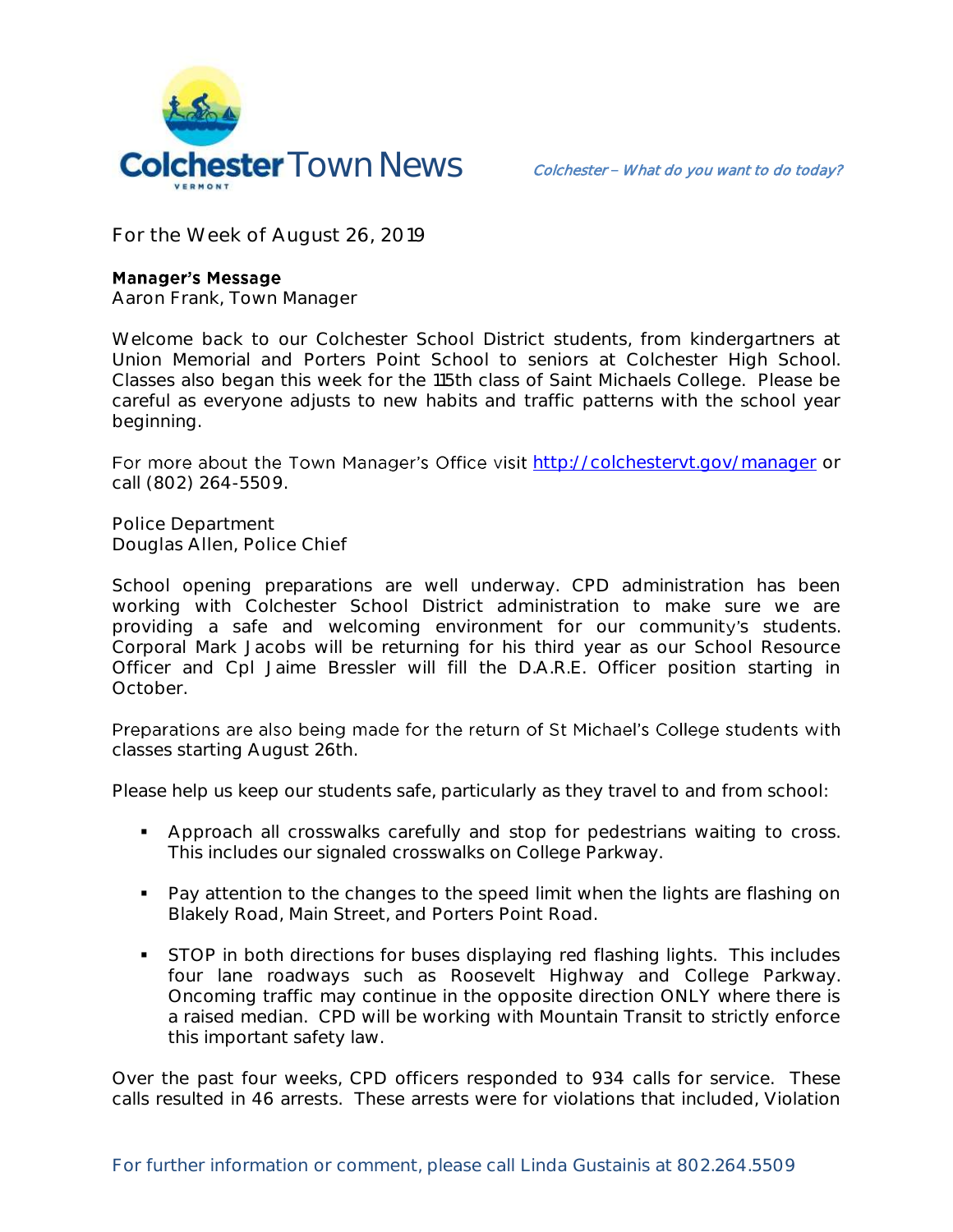

of Conditions of Release, Grand Larceny and Felony Unlawful Trespsss, among others.

For more about Colchester Police Department visit<http://colchestervt.gov/police> or call (802) 264-5556 (non-emergency).

**Rescue and Technical Rescue Squads Scott Crady, Rescue Chief**

- Captain John Keating has resigned from his full time position at Colchester Rescue effective August 28, 2019. We are proud to announce John has accepted the position of Rescue Unit Chief for St. Michael's Fire and Rescue. Even though John's expertise and experience will be missed here, John will be heavily involved with the community of Colchester in his new position. All of us at Colchester Rescue would like to congratulate Chief John Keating on this well-deserved career advancement.
- We are proud to announce Clayton Cameron as our new full time Captain, effective September 13, 2019. Clayton started with Colchester Rescue over 4 years ago as a volunteer EMT, He eagerly and successfully advanced through a number of positions, including patient care attendant and driver, and then obtained his AEMT certification. Most recently he completed a regimented training program to become a Crew Chief/Supervisor. We are excited to have Clayton's energy and medical/leadership skills working with the Colchester Community and the Rescue team.
- We will be bringing in 6 new volunteer members in the next month. With 2 full volunteers (over 18 years of age) and 4 junior members (under 18 years of age). We will give full details as these members join.
- Rescue took 157 emergency medical calls in the last 30 days, compared to 159 calls last year at this time.

For more about Colchester Rescue visit [http://colchestervt.gov/rescue](http://colchestervt.gov/rescue/index.shtml) or call (802) 264-5990.

**Upcoming Town Meetings:** 

- Planning Commission: 1st & 3rd Tuesdays of the month, 7:00 PM. September meetings: 9/3 and 9/17
- **Development Review Board:** 2<sup>nd</sup> Wednesday of the month, 7:00 PM. September meeting: 9/11
- **Recreation Advisory Board:**  $2^{nd}$  Wednesday of the month, 7:00 AM, Champlain Room, 2nd floor. September meeting: 9/11